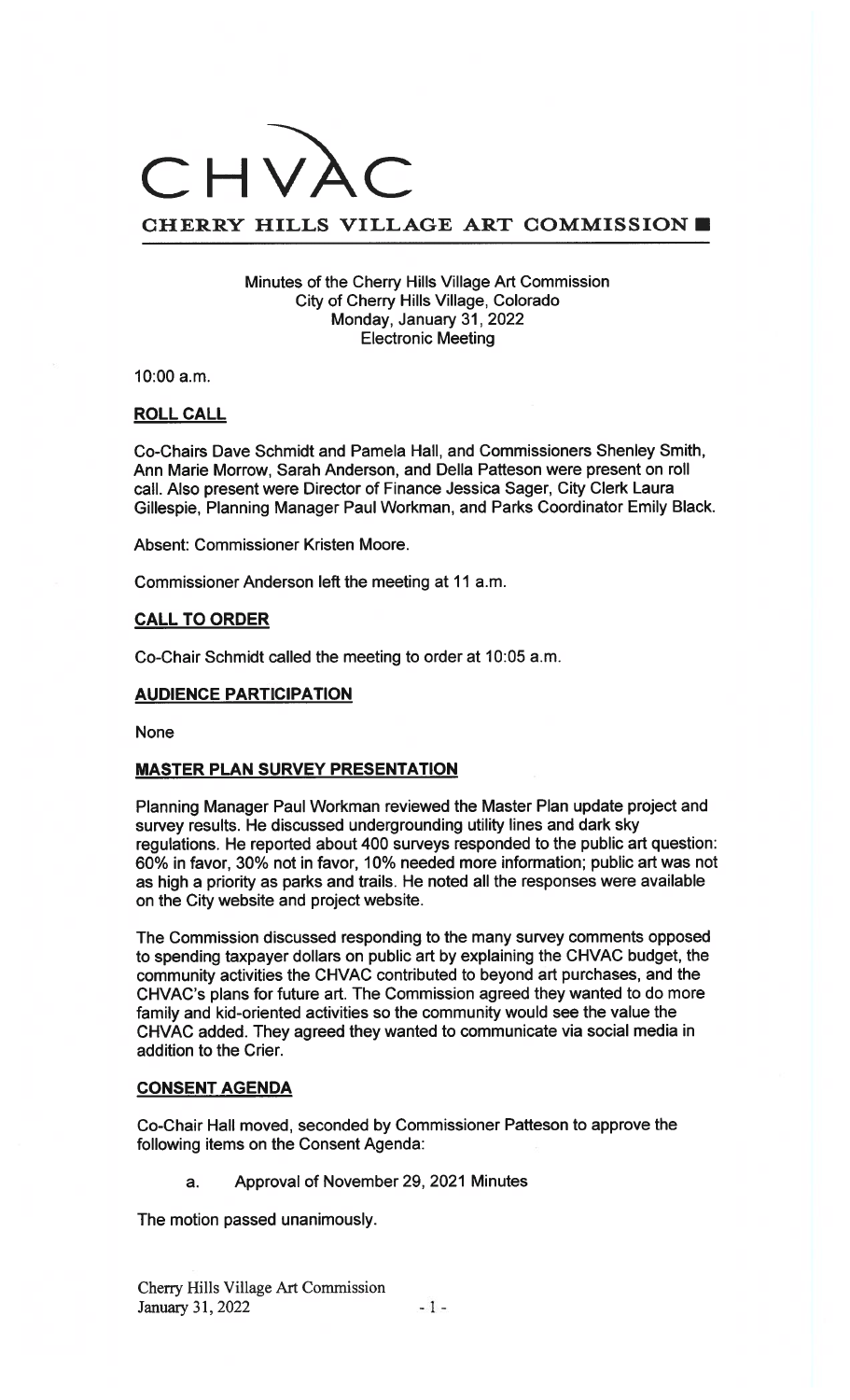## ITEMS REMOVED FROM CONSENT AGENDA

None

## UNFINISHED BUSINESS

#### Relocation of Crew Series

City Clerk Gillespie explained the relocation had been approved by City Council and Ms. Peterson was working with the Parks crew and the artist to arrange for the relocation.

#### Robert Mangold Write Up

The Commission provided direction to staff on formatting of the Mangold write-up and posting on the website.

Commissioner Patteson expressed concern with the paint fading on Windsong III.

City Clerk Gillespie indicated she would pass on the Commission's concerns to Ms. Peterson to communicate to Reven Swanson.

Commissioner Patteson asked for more details about the insurance for the sculptures on loan.

#### **CHVAC Goals**

The Commission indicated a longer discussion was needed on this item and scheduled it for a future work session.

#### Fundraiser Letter

Co-Chair Hall suggested fundraising for a particular sculpture might be more successful. She noted small donations from more residents would be helpful.

Commissioner Patteson suggested a day of giving.

Commissioner Smith suggested different gifts for levels of donations.

Director Sager suggested in the future the Commission could include donation envelopes with suggested amounts similar to the ones used for the Crier.

Commissioner Patteson suggested setting up online donations.

#### Open Studios

Commissioner Patteson reported Duke Beardsley would be interested.

Commissioner Smith volunteered to contact the artists on the Artist Directory to determine their interest in participating in an open studios event.

#### Instagram Account

City Clerk Gillespie stated she would prioritize setting up a City Instagram account that the Commission could use.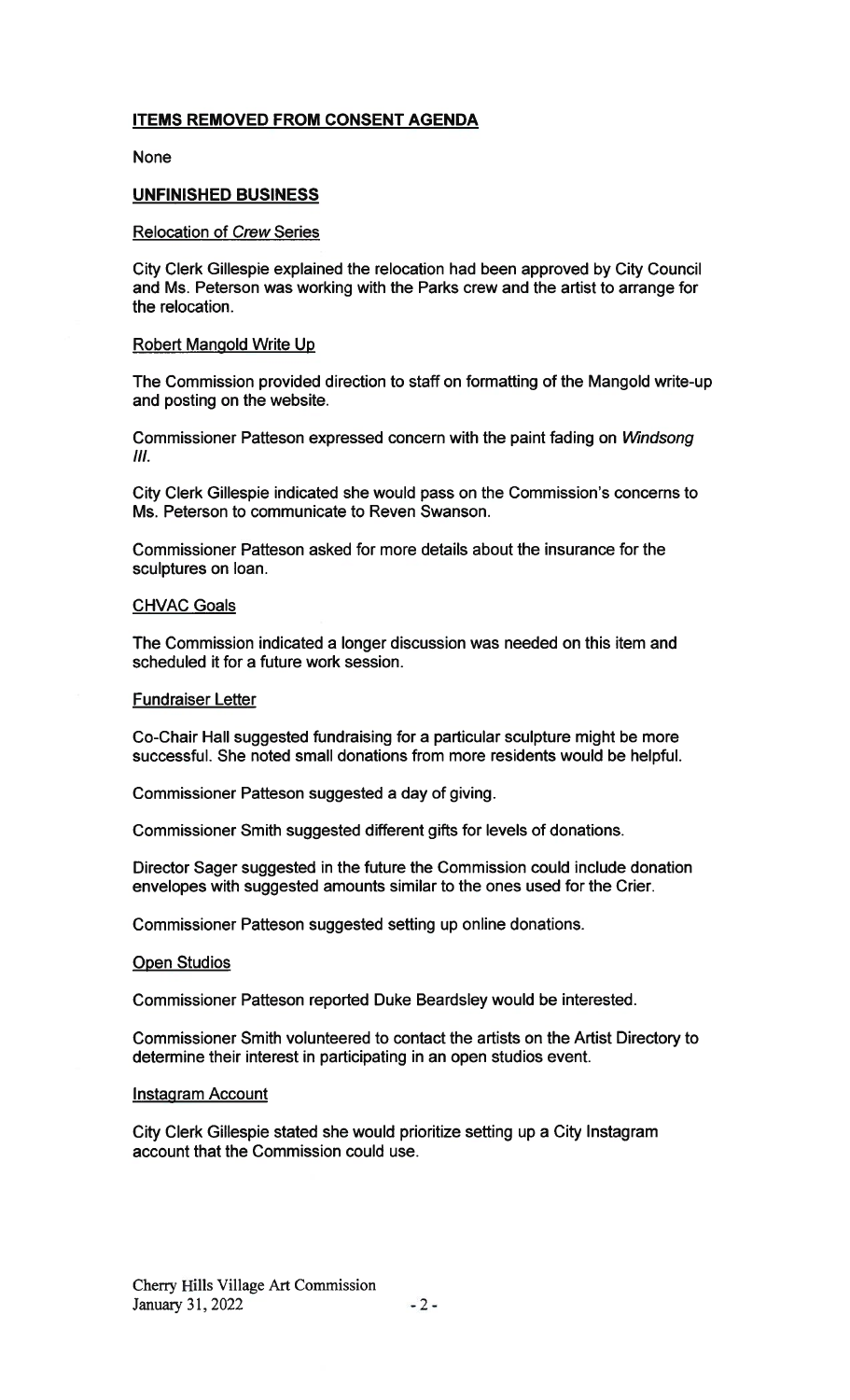#### Next Art Show

The Commission decided the next art show would be all kid's art. They discussed working with the schools; having a prompt such as "How does your family celebrate Spring?"; allowing different mediums; keeping the art show beginning in the fall for consistency; displaying the art only during the reception because the kids will want it back; posting the call for artists in the Crier right after spring break with submissions accepted through October.

#### NEW BUSINESS

#### 2022 Consultant Projects

City Clerk Gillespie asked if the Commission had any other projects in mind for Ms. Peterson besides the John Meade Park permanent sculpture.

The Commission asked that staff check with Ms. Peterson on buffing the Crew series pieces and if she wanted to be involved in the photography of the collection.

#### John Meade Park Permanent Sculpture

Commissioner Smith suggested having the community vote on the final sculpture from a choice of three approved by the Commission.

The Commission agreed the Parks, Trails and Recreation Commission needed to be involved early in the process. They approved the project brief with the addition of possibly allowing the public to vote on three sculptures.

#### **Annual Event**

The Commission agreed to hold a work session following the February 28, 2022 meeting to discuss the annual event.

## **REPORTS**

## Public Art Commission Co-Chairs

#### **Village Crier**

None.

## Members of the Public Art Commission

None.

#### City Staff

Director Sager reported she would be leaving the City in May and moving out of state, and as a result some of the staff job duties were being reorganized. City Clerk Gillespie would be taking over the Crier, and the Art Commission would be staffed by Parks Coordinator Emily Black and Public Works Clerk Pamela Broyles.

#### Financial Report

Included in packet.